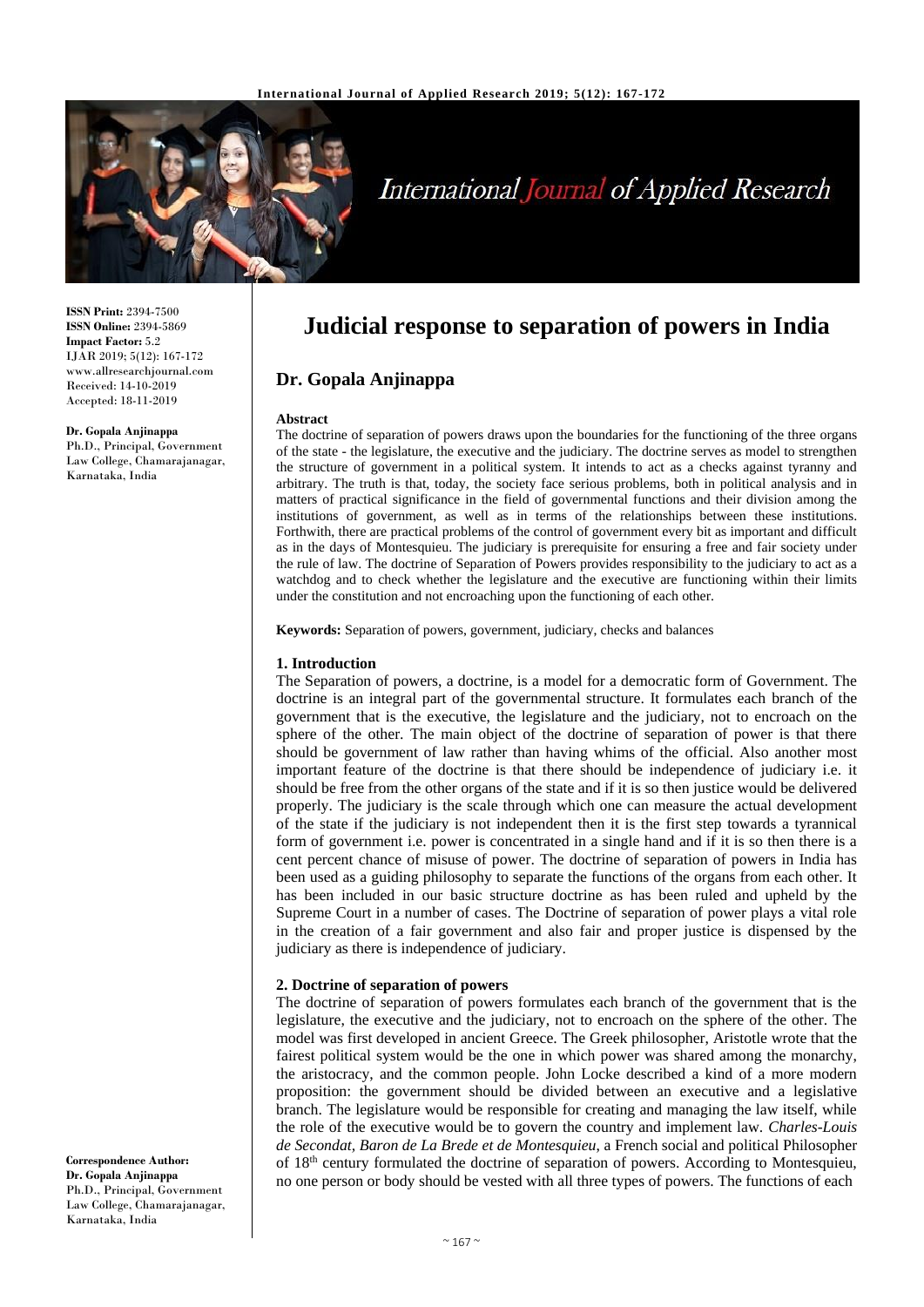branch of the government should be divided in such a way that, the legislature should make laws but not to administer or enforce them; the executive must administer the laws made but neither influence the legislature in the making of the laws nor stand in judgment of the same and the judiciary must determine the rights and uphold justice without taking over the functions of law-making or administration.

Montesquieu defined three types of government: republican, monarchical, and despotic. In the first the people is possessed of the supreme power; in a monarchy a single person governs by fixed and established laws; in a despotic government a single person directs everything by his own will and caprice <sup>[1]</sup>. The notion of Separation of Powers could be seen in Montesquieu's greatest work '*De l'espirit des lois'* (The Spirit of Laws) that was published in 1748. It is a comparative study of three types of government: republic, monarchy, and despotism. Montesquieu explores the essentials of good government; compares and contrasts despotism, monarchy, and democracy; and discusses the factors that lead to corruption of governments<sup>[2]</sup>.

Separation of powers is a system of checks and balances, which ensure that powers are not abused. Separation of powers merges into balanced governmental functions of the other sphere. Hence, each branch "checks" the other two branches in some way and also each organ, in some form or the other, is dependent on the other organ which checks and balances it. By dividing the government into three separate branches, it would take the concentrated power away from anyone group by creating a checks and balance system that does not allow any abuse of power by either of the branches. Thus, the fundamental purpose of the separation of powers is to avoid the abuse of power and thereby to protect the rights and liberties of citizens.

#### **3. Relevance of separation of powers in India**

In India, the doctrine of separation of power cannot be accepted rigidly in its true sense as propounded by Montesquieu. There are certain overlap in the functions of the three organs of the government *viz*., the legislature, the executive and the judiciary. However, the doctrine plays a pivotal role in the Constitution of the India with the recognition of the system of checks and balances. The framers of the constitution felt that there is a need for dividing these three organs separately that are responsible for the smooth running of a democratic government. The need for separating the judicial and executive powers in India was felt as early as late eighteenth century when the rule of the East India Company became a terror in Bengal owing to the absence of any just and effective judicial system. Company officials plundered India so ruthlessly that the vulgar display of pelf by them back home shocked even their own countrymen. It was then that the British Parliamentarians like Edmund Burke aroused public opinion and the British Parliament passed the Regulating Act in 1773 which aimed at establishing a sound judicial order. Under it, a Supreme Court was established replacing the Mayor's Court<sup>[3]</sup>. The Constitution of India lays down the basic structure of the political system under which the

 $\overline{\phantom{a}}$ 

people are to be governed. The doctrine has been used as guiding values of the constitution.

In *Madras Bar Association v. Union of India* [4], it was reiterated that "under our Constitution we have no rigid separation of powers as in the United States of America, but there is a broad demarcation, though, having regard to the complex nature of governmental functions, certain degree of overlapping is inevitable. The reason for this broad separation of powers is that "the concentration of powers in any one organ may" to quote the words of Chandrachud, J., (as he then was) in Indira Gandhi case, 1975 Suppl SCC 1, "by upsetting that fine balance between the three organs, destroy the fundamental premises of a democratic government to which we are pledged".

#### **4. Judicial Pronouncements on the doctrine of Separation of Powers in India**

In India, the judiciary plays a prime role in maintaining the rule of law. In the vicinity of various judgments set out by the Supreme Court determines the applicability of the doctrine of separation of powers. Nowhere in the constitution there is explicitly stated or embraced about the doctrine of the doctrine of separation of powers. However, the framers of the constitution have separated the three organs of the government, the legislature, the executive and the judiciary, by distributing three different functions to each branch. Nevertheless, these three organs overlap in their functions for the smooth running of a democratic government. Except where the constitution has vested power in a body, the principle that one organ should not perform functions which essentially belong to others is followed. This observation was made by the Supreme Court in the *Re*  Delhi Laws Act case <sup>[5]</sup>, wherein, it was held by a majority of 5:2, that, the doctrine of separation of powers is not part and parcel of our Constitution. But, it was also held that except for exceptional circumstances like in Art. 123, Art. 357, it is evident that constitution intends that the powers of legislature shall be exercised exclusively by the Legislature. As *Kania, C.J.,* observed- "Although in the constitution of India there is no express separation of powers, it is clear that a legislature is created by the constitution and detailed provisions are made for making that legislature pass laws". Besides, the Constitution is described as basic law which ordains the fundamentals of its polity and on modify of which all other laws and executive acts of the state are to be tested for their validity and legitimacy. Judiciary is considered as strongest pillar of the democracy. The judiciary occupies the role in reviewing the actions of the legislature and the executive as to whether they have encroached on the rights of the people through arbitrary laws and arbitrary actions or whether they have exceeded the limits set by the constitution. This is where judicial activism comes into play. Therefore, it is the judiciary which alone would be possessed of expertise in this field and secondly, the constitutional and legal protection afforded to the citizen would become illusory, if it were left to the executive to determine the legality of its own action. So also if the legislature makes a law and a dispute arises whether in making the law the legislature has acted outside the area of its legislative competence or the law is violative of the fundamental rights or of any other provisions of the Constitution, its resolution cannot, for the same reasons, be

<sup>1</sup> Brette de la Gressaye J., The standard edition of De l'Esprit des Loix  $(1950)$ 

<sup>2</sup> Charles de Secondat Baron de Montesquieu, The Spirit of Laws (Contemporary Issues) (2002)

<sup>3</sup> Sudhanshu Ranjan, Justice, Judocracy and Democracy in India: Boundaries and Breaches (2012), pg. 126

<sup>1</sup> 4 (2014) 10 SCC 1

<sup>&</sup>lt;sup>5</sup> AIR 1951 SC 332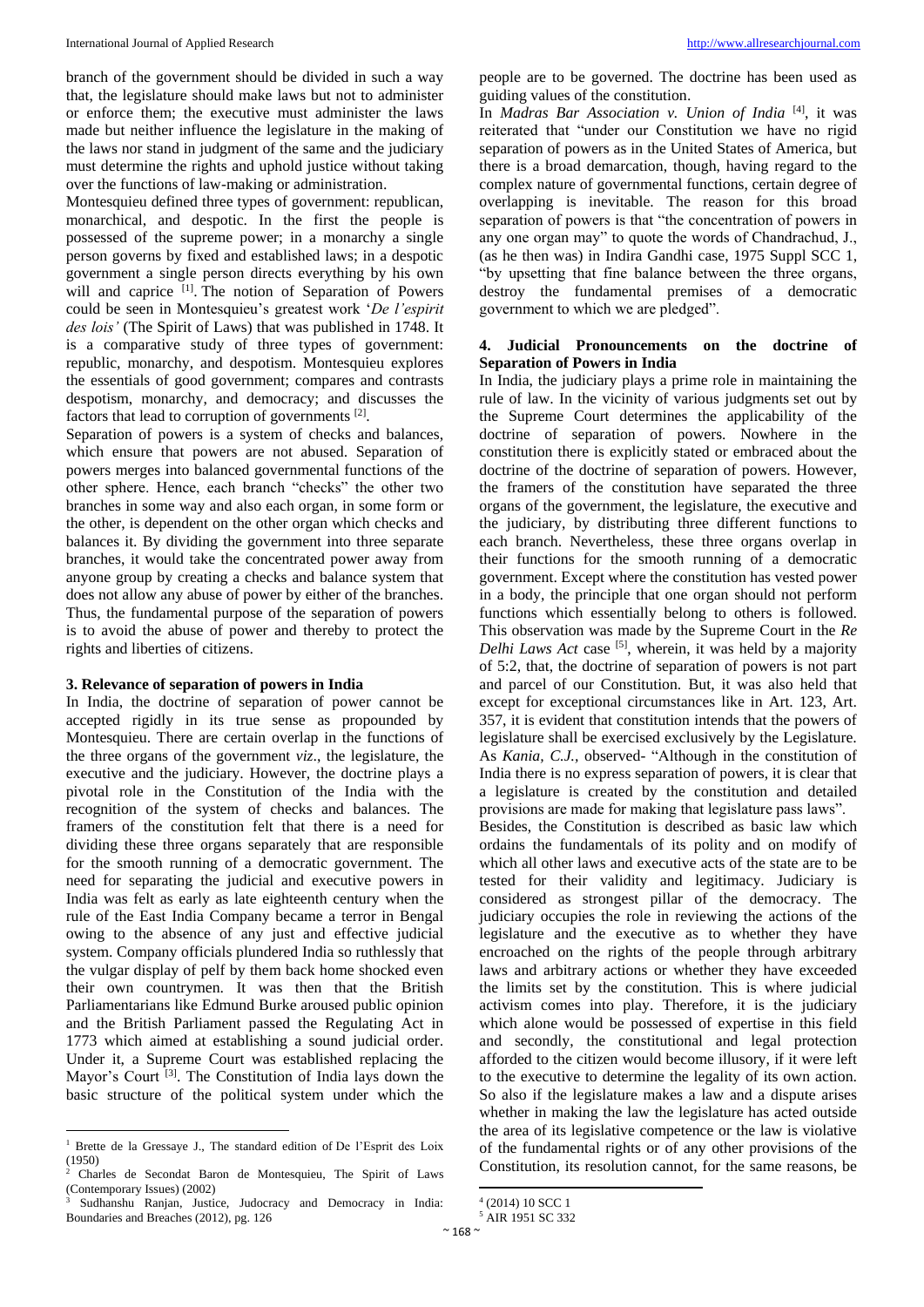left to the determination of the legislature. The Constitution has, therefore, created an independent machinery for resolving these disputes and this independent machinery is the judiciary which is vested with the power of judicial review to determine the legality of executive action and the validity of legislation passed by the legislature. It is the solemn duty of the judiciary under the Constitution to keep the different organs of the State such as the executive and the legislature within the limits of the power conferred upon them by the Constitution. Such an exercise will be part of the checks and balances measures to maintain the separation of powers and to prevent any encroachment, intentional or unintentional, by either the legislature or by the executive [6]. According to the principle of separation of powers, Judiciary is independent and at the same time, it is untouchable by any other sphere. The founding fathers felt its importance and made the provision<sup>7</sup> under the constitution, to keep judiciary separate from the executive. Article 50 of the Constitution expressly provides for separation of judiciary from the executive. This clearly specifies that the Constitution follows separation of powers implicitly. The Supreme Court in the context of doctrine of separation of powers has laid down the importance of judicial independence. In *Sankalchand Himatlal Sheth v.*  Union of India<sup>[8]</sup>, held that the provision under Article 50 embodies the social philosophy of the constitution and it intends of the constitution-makers to immunize the judiciary from any form of executive control or interference. In *S.P.*  Gupta v. Union of India<sup>[9]</sup>, it was held that one of the principles which run through the entire fabric of the constitution is the judiciary which is entrusted with the task of keeping every organ of the State within the limits of law.

Showing the importance of judiciary, Supreme Court in the case of *S.C. Advocates-on-Record Association v. Union of India* <sup>[10]</sup> has also observed: "Under the Constitution, the judiciary is above the administrative executive and any attempt to place it on par with the administrative executive has to be discouraged [11].

In A. C. Thalwal v. High Court of Himachal Pradesh<sup>[12]</sup>, it was held that the constitutional scheme aims at securing an independent judiciary which is the bulwark of democracy [13] .

There have been profuse landmark judgements that have been uphold the doctrine of separation of powers in India. Firstly, the proposition was expounded by the Supreme Court in *Ram Jaway's Case*<sup>[14]</sup>. The analysis clearly shows that the concept of separation of powers, so far as the Indian Constitution is concerned, reveals and artistic blend and an adroit admixture of judicial, legislative and executive functions. Separation sought to be achieved by Indian Constitution is not in an absolute or literal sense. Despite being evident that the constitution, nowhere expressly bows in line to the concept, albeit it remains an essential framework of the constitutional scheme. Agreeing on this premise, it has also been accorded the status of basic

 $\overline{\phantom{a}}$ 

structure by the Supreme Court [15]. The Constitution of India does not contemplate the pure doctrine of separation of powers; however, it follows a system of checks and balances.

Most noteworthy, diverse landmark judgements have considered the separation of powers to be a 'basic structure' doctrine. The "basic features" principle was first propounded in 1964, by Justice Mudholkar J. in his dissent, in the case of *Sajjan Singh v. State of Rajasthan* [16]. Mudholkar J. observed that the framers may have intended to give permanency to certain "basic features" such as the three organs of the State, separation of powers etc. He also questioned whether a change in the basic features of the Constitution could be defined as an "amendment" within the meaning of Article 368, or whether it would amount to rewriting the Constitution itself.

In *Chandra Mohan v. State of UP*<sup>[17]</sup>, the Court held that,

"The Indian Constitution, though it does not accept the strict doctrine of separation of powers, provides for an independent judiciary in the States; it constitutes a High Court for each State, prescribes the institutional conditions of service of the Judges thereof, confers extensive jurisdiction on it to issue writs to keep all tribunals, including in appropriate cases the Governments, within bounds and gives to it the power of superintendence over all courts and tribunals in the territory over which it has jurisdiction. But the makers of the Constitution also realised that "it is the Subordinate Judiciary in India who are brought most closely into contact with the people, and it is no less important, perhaps indeed even more important, that their independence should be placed beyond question than in the case of the superior Judges." Presumably to secure the independence of the judiciary from the executive, the Constitution introduced a group of articles in Chapter VI of Part VI under the heading "Subordinate Courts". But at the time the Constitution was made, in most of the States the magistracy was under the direct control of the executive. Indeed it is common knowledge that in pre-independent India, there was a strong agitation that the judiciary should be separated from the executive and that the agitation was based upon the assumption that unless they were separated, the independence of the judiciary at the lower levels would be a mockery. So Article 50 of the Directive Principles of Policy states that the State shall take steps to separate the judiciary from the executive in the public services of the States. Simply stated, it means that there shall be a separate judicial service free from the executive control.

It was in the famous *Golak Nath's case* [18] in 1967, where the validity of three constitutional amendments  $(1<sup>st</sup>, 4<sup>th</sup>$  and  $17<sup>th</sup>$ ) was challenged, that the Supreme Court uphold the provision under Article 368 which put a check on the Parliament's propensity to abridge the fundamental Rights under chapter III of the Constitution. It was further observed that, "the Constitution brings into existence different constitutional entities, namely, the Union, the States and the

1

 $6$  Madras Bar Association v. Union of India, (2014) 10 SCC 1

<sup>7</sup> Constitution of India, Art. 50

<sup>8</sup> (1977) 4 SCC 193

<sup>&</sup>lt;sup>9</sup> AIR 1982 SC 149

<sup>10</sup> AIR 1994 SC 268 at p. 338

<sup>&</sup>lt;sup>11</sup> Tej Bahadur Singh (1996) <sup>12</sup> AIR 2000 SC 2732

<sup>13</sup> Dr. More Atul Lalasaheb (2015)

<sup>&</sup>lt;sup>14</sup> Ram Jawaya v. State of Punjab, AIR 1955 SC 549

<sup>&</sup>lt;sup>15</sup> Indira Nehru Gandhi v. Raj Narain, (1975) SCC Supp.1

<sup>&</sup>lt;sup>16</sup> AIR 1965 SC 845

<sup>17</sup> AIR 1966 SC 1987 (AIR p.1993, para 14)

<sup>18</sup> Golaknath v. State of Punjab, 1967 AIR 1643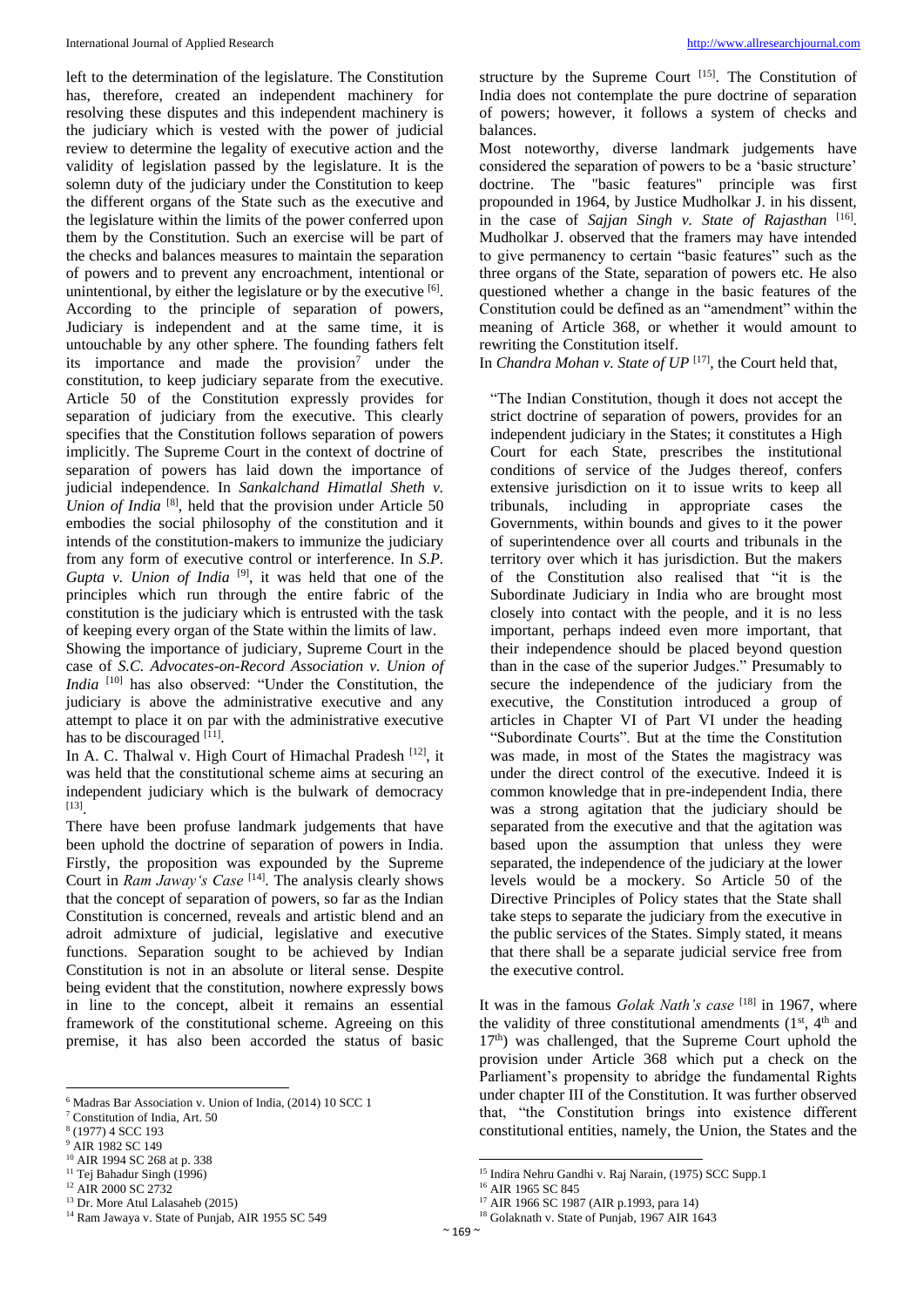Union Territories. It creates three major instruments of power, namely, the Legislature, the Executive and the Judiciary. It demarcates their jurisdiction minutely and expects them to exercise their respective powers without overstepping their limits. They should function within the spheres allotted to them. In the *Kesavananda Bharti's case* [19] in 1973, the constitutional validity of the twenty-fourth, twenty fifth and twenty ninth amendments was challenged wherein the court held that even though the Parliament is entitled to amend any provision of the constitution it should not tamper with the essential features of the constitution. This is the most significant case, wherein, the separation of powers doctrine was included in the basic structure of the constitution and thus any amendments which gave control of one organ over another would be unconstitutional and provided for the three organs to be completely independent. On a casual glance at the provisions of the Constitution of India, one may be inclined to say that the doctrine of broad division of the power of state has been accepted under the Constitution of India. In *Golaknath v. State of Punjab* [*20*] , Subba Rao, CJ*.,* observed:

*"*The Constitution brings into existence different constitutional entities, namely, the Union, the States and the Union Territories. It creates three major instruments of power, namely, the Legislature, the Executive and the Judiciary. It demarcates their jurisdiction minutely and expects them to exercise their respective powers without overstepping their limits. They should function within the spheres allotted to them."

Judiciary's independence being the basic structure of the Constitution cannot be undermined by passing a legislation to render ineffective a judgment or order of the court or asking anybody not to obey the orders of the court. Apex Court in *Municipal Corporation, Hyderabad v. New shrock Spg and Wvg. Co. ltd<sup>21</sup>* observed that no legislature in this country has the power to ask instrumentalities of the state to disobey or disregard the decisions given by the courts. The question regarding the competence of legislative to set aside the orders of, the court was an assertion of the consideration before the apex court in *Indian Aluminum Co. v. state of Kerala<sup>22</sup>*; in this case the state legislature had passed the Act validating the collection of tax, declared earlier by the court to be invalid. Court held that the consistent thread that runs through all the decisions of this court is that the legislature cannot overrule the decision or make a direction as not binding on it but has the power to make the decision ineffective by removing the base on which the decision was rendered, consistent with the law of the Constitution and the legislature must have competence to do the same.

In *Indira Nehru Gandhi v. Raj Narain<sup>23</sup>*, Ray CJ., observed that in the Indian Constitution there is separation of powers in broad sense only. Beg, J., has observed that basic structure also embodies the separation of powers doctrine and none of the pillars of the Indian Republic can take over the other functions, even under Article 368. *Chandrachud, J.,* reiterated this view and held that this doctrine is useful as a means of checks and balances in a political setup. For

 $\overline{a}$ 

examples the judiciary should shy away from the politics of the Parliament and the latter should revere the opinion of the Courts [24] .

In *Bandhua Mukti Morcha v. Union of India* [25] , *Pathak J.* said:

"The Constitution envisages a broad division of the power of state between the legislature, the executive and the judiciary. Although the division is not precisely demarcated, there is general acknowledgment of its limits. The limits can be gathered from the written text of the Constitution, from conventions and constitutional practice, and from an entire array of judicial decisions [26] .

Essential functions were defined in Mallikarjuna v. State of Andhra Pradesh <sup>[27]</sup>, when the Andhra Pradesh Administrative Tribunal directed the State Government "to evolve proper and rational method of determination of seniority among the veterinary surgeons in the matters of promotions to next higher rank of Assistant Director of Veterinary Surgeons". The Supreme Court quashed the aforesaid direction and observed that the power under Article 309 of the Constitution to frame rules is the legislative power which has to be exercised by the President or the Governor of the State as the case may be. The High Court or Administrative Tribunals cannot issue a mandate to the State Government to legislate on any matter. In this way the principle of restraint prevents any organ of the State from becoming superior to another or others in action. Similarly, in *Supreme Court Employees' Welfare*  Association v. Union of India<sup>[28]</sup>, it was held that neither the court can issue a direction to a legislature to enact a particular law nor it can direct an executive authority to enact a law which it has been empowered to do under the delegated legislative authority<sup>[29]</sup>.

The Apex Court comprising 2 Judges, in the case of *P.*  Kannandasan v. State of Tamil Nadu<sup>[30]</sup>, inter alia, observed that,

"It must be remembered that our Constitution recognizes and incorporates the doctrine of separation of powers between the three organs of the State, *viz*., the legislature, the executive and the judiciary. Even though the Constitution has adopted the Parliamentary form of government where the dividing line between the legislature and the executive becomes thin, the doctrine of separation of powers is still valid. Ours is also a federal form of government".

In *L. Chandra Kumar v. Union of India* <sup>[31]</sup>, the seven-Judge Bench of the Supreme Court referred to the task entrusted to the superior courts in India thus:

"The Judges of the superior courts have been entrusted with the task of upholding the Constitution and to this end, have been conferred the power to interpret it. It is

1

<sup>&</sup>lt;sup>19</sup> Kesavananda Bharati v. State of Kerala, AIR 1973 SC 1461

<sup>&</sup>lt;sup>20</sup> AIR 1967 SC 1643

 $21$  (1970) 2 SCC 280 <sup>22</sup> AIR 1972 Ker 206

<sup>23</sup> AIR 1975 SC 2299

<sup>24</sup> Kesari U P D, pg. 23-24 (2005)

<sup>&</sup>lt;sup>25</sup> AIR 1984 SC 802

<sup>26</sup> Dr. Upadhaya J J R, Administrative Law (2006), p 40

<sup>&</sup>lt;sup>27</sup> AIR 1990 SC 1251

<sup>28</sup> AIR 1990 SC 334

<sup>29</sup> Dr, Upadhaya J.J.R, (2006) p 42

<sup>30</sup> AIR 1996 SC 2560

<sup>31</sup> (1997) 3 SCC 261 (SCC p.301, para 78)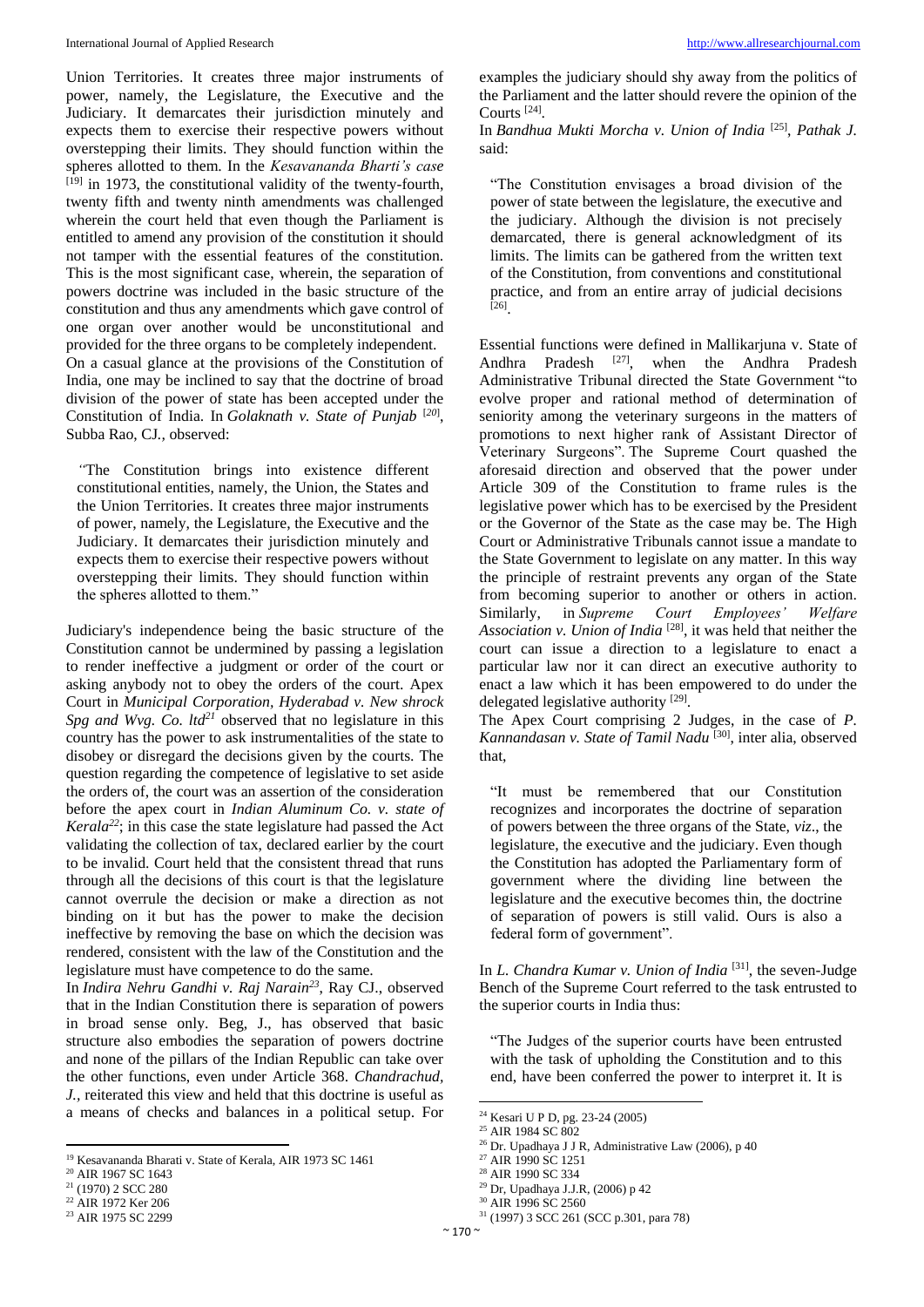they who have to ensure that the balance of power envisaged by the Constitution is maintained and that the legislature and the executive do not, in the discharge of their functions, transgress constitutional limitations. It is equally their duty to oversee that the judicial decisions rendered by those who man the subordinate courts and tribunals do not fall foul of strict standards of legal correctness and judicial independence."

In *Jagdambika Pal case* [32] , the Allahabad High Court had declared the appointment of Mr. Jagdambika Pal as Chief Minister by the Governor to be illegal. Under direction of the Supreme Court, floor test was held in the Assembly on 26.2.1998 in which the previous Chief Minister Sri. Kalyan Singh proved his majority and was immediately restored, as C.M. This is one of the glaring example of deviations from the constitutional approach of separation of powers [33].

In *State of Bihar v. Bal Mukund*<sup>[34]</sup>, the court held that the doctrine of separation of powers is at the core of the constitutional scheme.

Open confrontation between the legislature and the judiciary began in March 2005, when the Supreme Court in the *Jharkhand assembly case* [35] , gave detailed directions on how the House should be conducted <sup>[36]</sup>. The order also directed video-recording of the proceedings of the floor test which amounts to judicial overreach and encroaching the domain of the Speaker or the pro-term Speaker.

In I.R. Coelho vs. State of Tamil Nadu<sup>[37]</sup>, the Supreme Court took the help of doctrine of basic structure as propounded in *Kesavananda Bharati case* and said that Ninth Schedule is violative of this doctrine and hence from now on the Ninth Schedule will be amenable to judicial review which also forms part of the basic feature theory. The basic structure theory and the Golden triangle comprising of Arts. 14, 19, and 21, will now be the perspective in analysis of the Ninth Schedule. In a democratic country, goals are uphold in the constitution and accordingly, the state machinery is set-up. And here, it can be seen that constitutional provisions are made to encourage a parliamentary form of government where the theory can't be followed rigidly. The Supreme Court rulings also justify that the alternative system of checks and balances is the requirement, not to run through strict doctrine of separation of powers.

In Union of India v. R. Gandhi, President, Madras Bar Association [38] , popularly known as the *NCLT* case, the Supreme Court led by Chief Justice *H.L. Dattu* partly, by its order dated 14th May 2015, struck down the provisions relating to the new *Companies Act*, 2013, pertaining to the constitution (Technical Member appointment & Selection Committee) of the National Company Law Tribunal (NCLT) and the National Company Law Appellate Tribunal (NCLAT) on the ground that they violated the principles of 'Separation of Powers and Independence of Judiciary' by vesting indispensable judicial functions in a non-judicial body. However, the constitutional validity of NCLT / NCLAT was upheld.

#### **5. Conclusion**

The doctrine of separation of powers is the best guardian to protect the government from the tyranny. Being a Parliamentary democratic country, India cannot follow an absolute separation of powers. Though the doctrine of separation of powers is not accepted in its rigidity, but the functional classification of the three organs of the government and the system of checks and balances are followed, which could be witness by the judicial responses in India. The doctrine of separation of powers is one of the elements of basic structure. As against the legislature and the executive authority, checks and balances are exercised by the judiciary. Judiciary is considered as strongest pillar of the democracy. The Supreme Court has affirmed as the most confidential organ of the state and has asserted the every citizen's faith in the judicial system. In the circumstances where the Legislature or Executive fails to perform its constitutional obligation, it is not only the power of the Judiciary, but also its duty to uphold the constitution and compel the other organs the government to discharge their function. The judicial intervention must be in a positive aspect in our constitutional democracy. The judiciary has to see that the Constitution is not violated by any person, body or authority including the legislature or the executive.

#### **6. Recommendations**

The government has to be protected from arbitrary and tyrannical rule for its smooth administration. The concentration of the powers in one single hand is precisely the definition of despotic government. Hence, it is recommended that the remedy should be found in a separation of governmental powers. The separation has to be made into different 'hands and persons' by dividing the government into three organs, *viz*., the legislature, the executive and the judiciary. The theory of doctrine of separation of powers is widely regarded as to make the theory of separation of powers a practical reality. All kinds of prejudice must be eradicated and accountability must be guaranteed among the organs. If these organs are accountable then separation of powers will be established and maintained easily. Nevertheless, the government must maintain more respect for judicial decisions. This would elongate in centralizing the idea of the rule of law. The Supreme Court of India should always have the activist approach as a part of its decision-making process, since it has to be an organ of progress and social change. It is the over activism and over enthusiasm (judicial overreach), which cause some problem, and it is this approach which must be re-looked by the judiciary itself, for it is this organ of the government, which is to act most sensibly and rationally above and beyond everything to uphold the constitution, its basic structure (one of which is the 'separation of powers') and its supremacy. Restraint is required against the over-activism, not vis-à-vis normal activism, for judiciary must be active and alter, so as to see that the sanctity of the constitution remains unaffected.

#### **7. References**

- 1. Bakshi PM. The Constitution of India, Universal Law Publishing Co. Pvt. Ltd., New Delhi, 2010.
- 2. Brette de la Gressaye J. The standard edition of De l'Esprit des Loix, Translated by Thomas Nugent in F.

 $\overline{\phantom{a}}$ <sup>32</sup> Jagdambika Pal v. Union Of India And Ors., AIR 1998 SC 998

<sup>&</sup>lt;sup>33</sup> Justice Khan S U, "Constitutional, Civil, Criminal & Revenue Laws", January - March (2016)

<sup>34</sup> AIR 2000 SC 1296

 $35$  Anil Kumar Jha v. Union of IndiIa (2005) 3 SCC 150

<sup>36</sup> Sudhanshu Ranjan, pg. 298 (2016)

<sup>37</sup> AIR 2007 SC 8617

<sup>38</sup> AIR 2015 SC 1571